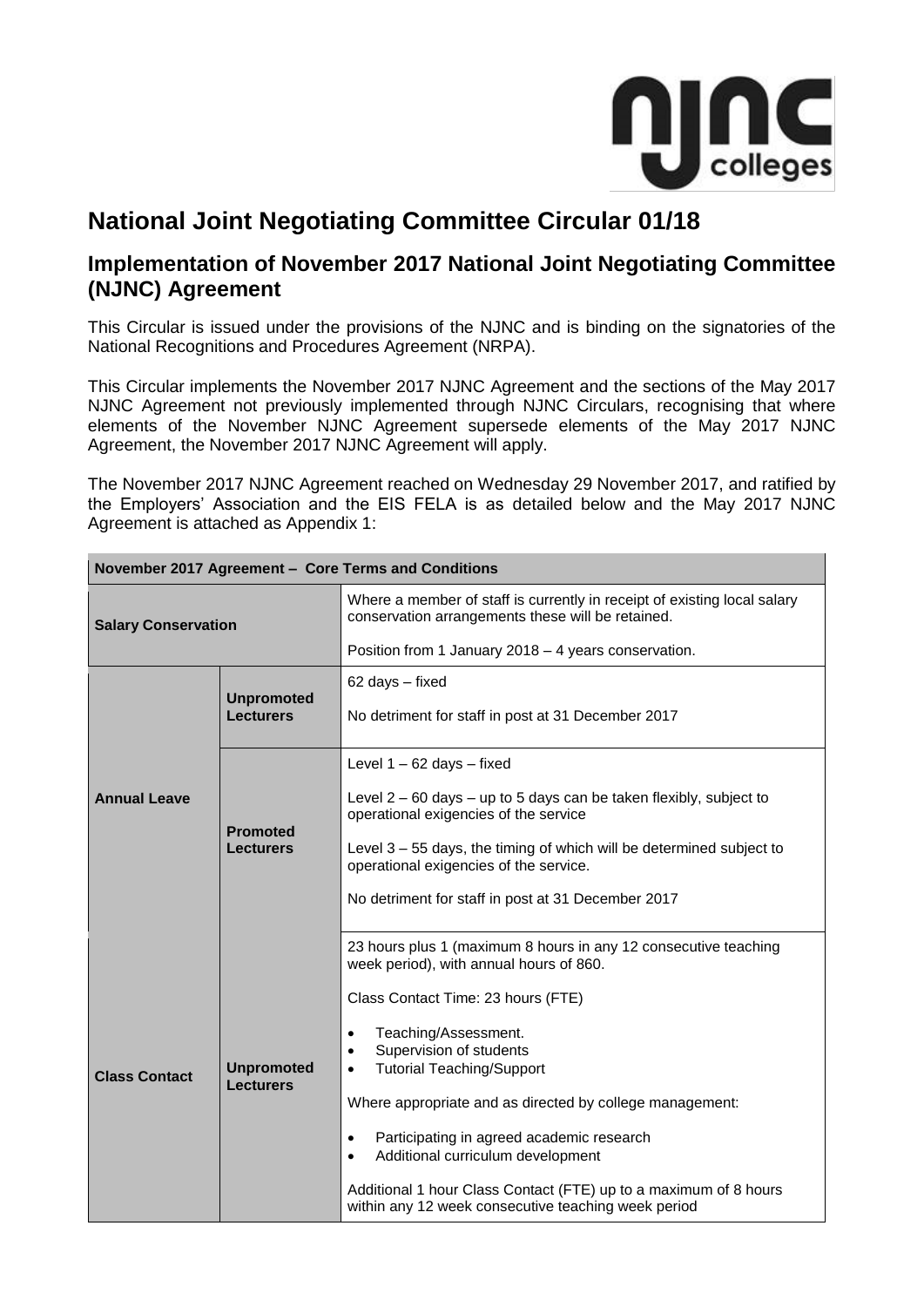|                                         |                                     | Cover in accordance with the above for sickness or other short term<br>$\bullet$<br>absence.<br>Where appropriate, and as agreed with college management,<br>$\bullet$<br>coordination/lead of internal verification.<br>Weekly hours 23+1 and Annual hours of 860 (FTE) to be applied pro<br>rata to part time staff.<br>To be applied from 1 <sup>st</sup> August 2018<br>No detriment for staff in post at 31 December 2017 |
|-----------------------------------------|-------------------------------------|--------------------------------------------------------------------------------------------------------------------------------------------------------------------------------------------------------------------------------------------------------------------------------------------------------------------------------------------------------------------------------------------------------------------------------|
|                                         | <b>Promoted</b><br><b>Lecturers</b> | Level 1 – Up to 17 hours per week<br>Level 2 - Up to 12 hours per week.<br>Level $3 - Up$ to 9 hours per week.<br>This will be applied from 1 August 2018.<br>Class Contact time will be based on the duties listed above for<br>unpromoted staff, incorporating both the '23 hours' and the 'additional 1<br>hour'.<br>No detriment for staff in post at 31 December 2017                                                     |
| <b>Transfer to</b><br><b>Permanency</b> |                                     | 2 years - to be applied from 1 April 2019.                                                                                                                                                                                                                                                                                                                                                                                     |

#### **Notes:**

- 1. Any voluntary contractual move to another post and/or employer means that existing local arrangements would cease. Colleges will comply with all relevant employment legislation.
- 2. Anyone currently working in the sector on a temporary, fixed term or other non-permanent contract will retain existing local arrangements on renewal of their existing contract or transfer to an equivalent permanent post. Where there is agreement within the college to amend an employee's existing hours or otherwise amends an existing contract, existing local arrangements will be retained.
- 3. The whole Agreement is subject to ratification by both sides and the completion of an Equality Impact Assessment.

## **Implementation Details of the Agreement**

### Salary Conservation

From 1 January 2018, salary conservation will be applied on a four years' cash conservation basis. Employees in this position will not receive any increase to the cash amount of the salary at the point of conservation and will move to the salary level of the new post or grade at the end of the four year period. If during the four year period, annual pay awards increase the salary of the 'new' or regraded post beyond that of the cash conserved value, the postholder will move out of cash conservation and onto the new salary grade.

This agreement will apply to any new salary conservation arrangement which commences after 1 January 2018.

Employees who are currently in receipt of salary conservation arrangements, as at 31 December 2017, will continue with the timescales contained in those existing contractual salary conservation arrangements. This applies to timescales which are both longer and shorter than the national agreement of four years.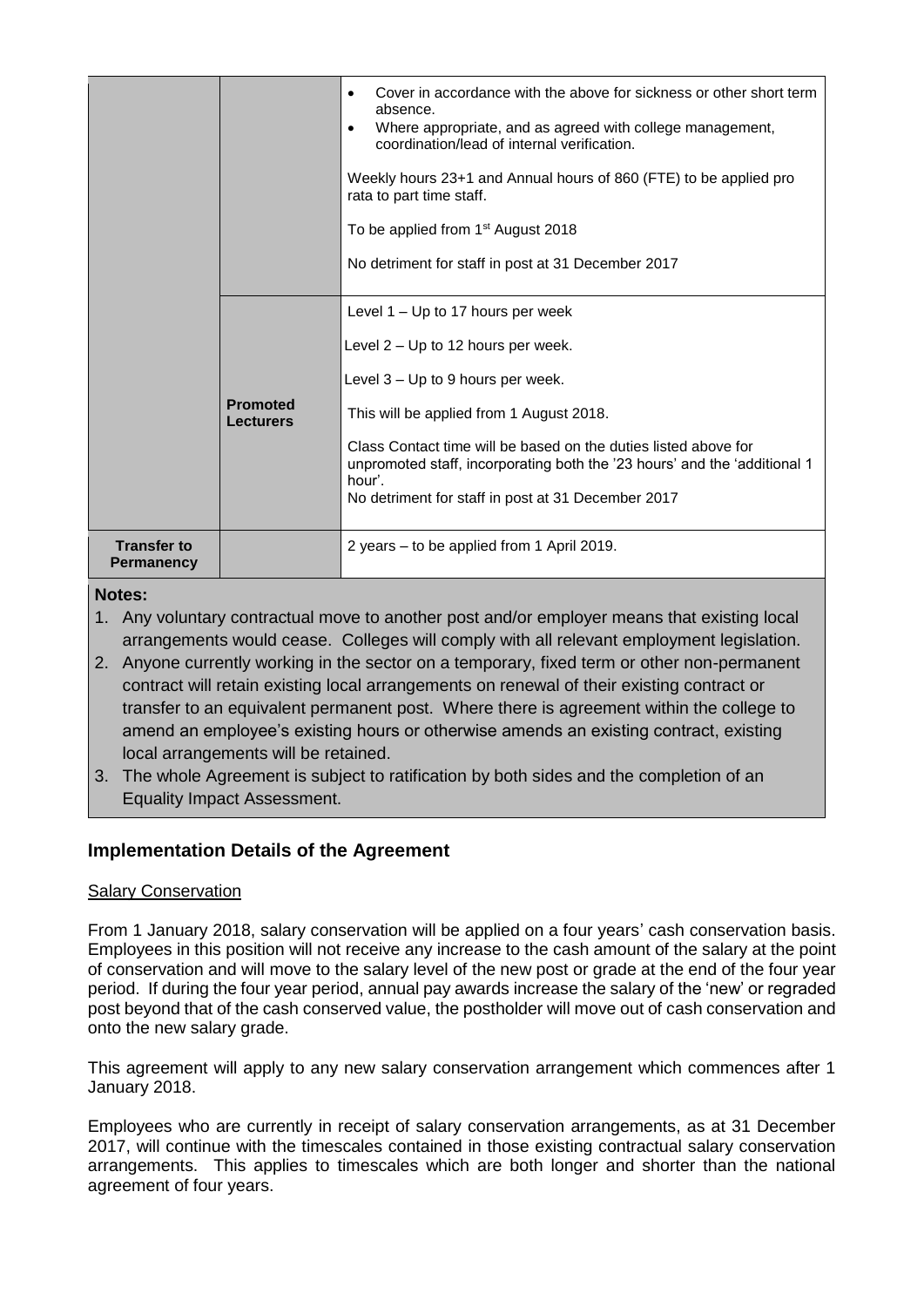For those promoted lecturers, whose posts have been matched to a level with a lower salary under the terms of Circular 02/17 or whose posts are matched to a level with a lower salary under the terms of Circular 04/17, the salary conservation conditions applicable under local arrangements in place at 1 April 2017 will apply.

#### Annual Leave – Unpromoted Lecturing Staff

- 1. Subject to paragraph 3 below, unpromoted lecturing staff will have 62 days annual leave entitlement. This is the new national position and will be applied from 1 January 2018. For those colleges which have a leave year commencing on a date other than 1 January and which are required to apply additional days during the transitional period from 1 January 2018 until the end of the annual leave year, a pro rata entitlement will require to be made for the appropriate part year period with the full amount being applied from the next college leave year.
- 2. The 62 days are inclusive of all scheduled college closure days and the timing of the leave will be determined according to local arrangements.
- 3. There will be no change in the annual leave entitlement for existing unpromoted lecturing staff who are in post at 31 December 2017 and who are in receipt of an annual leave entitlement in excess of 62 days. The principle of 'no detriment' means that they will retain their existing level of leave and there will be no change to their current leave arrangements.

#### Annual Leave – Promoted Lecturing Staff

- 1. Subject to paragraph 8 below, promoted lecturing staff matched to Level 1 in accordance with NJNC Circulars 02/17 and 04/17, will have 62 days annual leave entitlement.
- 2. Subject to paragraph 8 below, promoted lecturing staff matched to Level 2 in accordance with NJNC Circulars 02/17 and 04/17, will have 60 days annual leave entitlement.
- 3. Subject to paragraph 8 below, promoted lecturing staff matched to Level 3 in accordance with NJNC Circulars 02/17 and 04/17, will have 55 days annual leave entitlement.
- 4. The annual leave entitlements specified in paragraphs 1 to 3 above are the new national positions for promoted lecturer posts and will be applied from 1 January 2018.
- 5. For those colleges which have a leave year commencing on a date other than 1 January and which are required to apply additional days during the transitional period from 1 January 2018 until the end of the annual leave year, a pro rata entitlement will require to be made for the appropriate part year period with the full amount being applied from the next college leave year.
- 6. All annual leave entitlements are inclusive of scheduled college closure days.
- 7. Level 1 promoted lecturer posts will have the timing of their annual leave determined according to local arrangements and this will conform to the timing of annual leave for unpromoted lecturing staff as determined locally.

Level 2 promoted lecturer posts can take up to 5 days, out of the 60 days flexibly, subject to the operational exigencies of the service. Fixed days will be determined according to local arrangements.

Level 3 promoted lecturer posts will have the timing of the 55 days annual leave determined locally and according to the operational exigencies of the service.

8. There will be no change to annual leave for existing promoted lecturers who are in post at 31 December 2017 and who are in receipt of an annual leave entitlement in excess of the amount applicable to their matched level. The principle of 'no detriment' means that they will retain their existing level of leave and there will be no change to their current leave arrangements.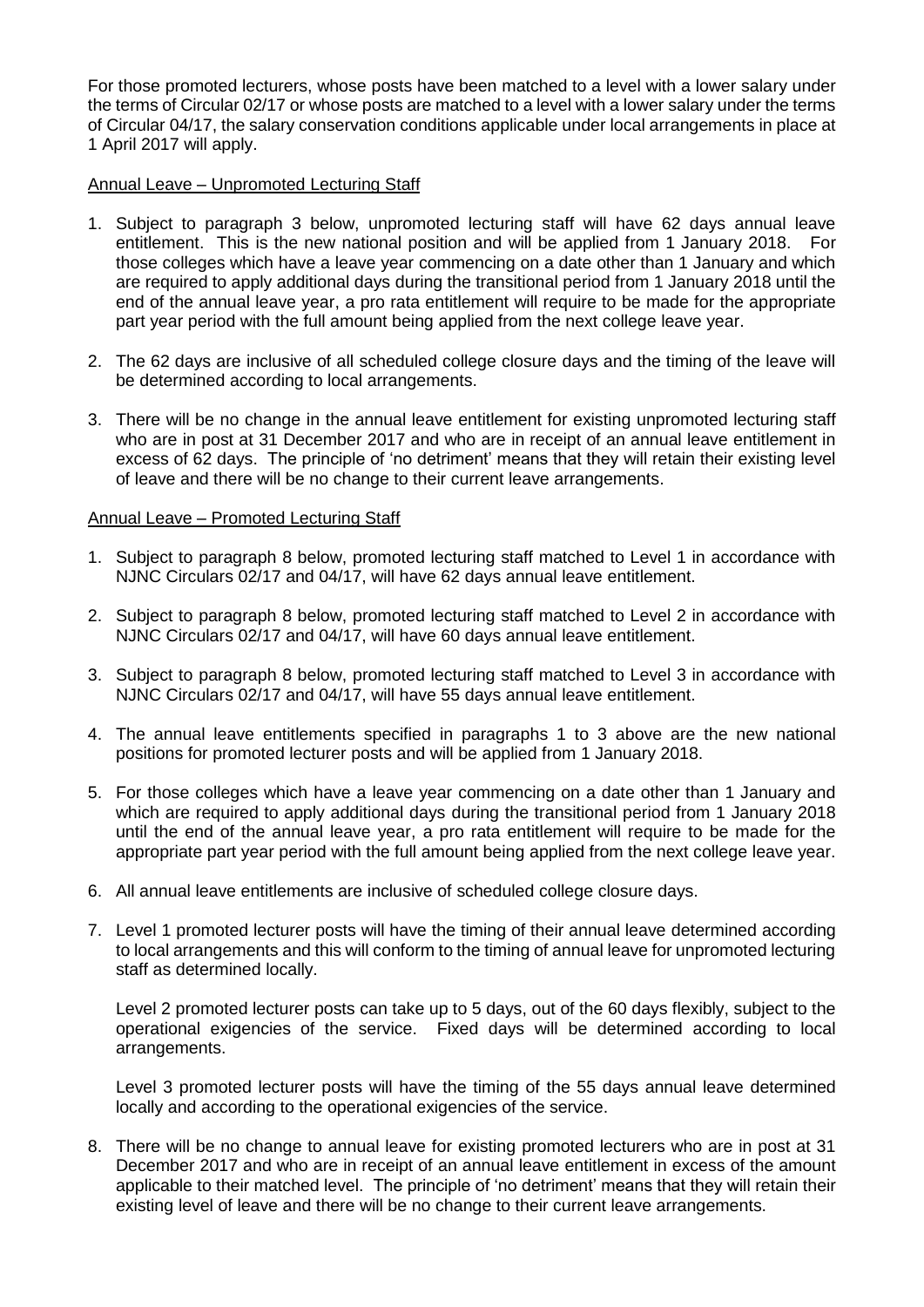#### Class Contact Hours Unpromoted Lecturing Staff

Class contact time for unpromoted lecturers will be a weekly maximum of 23 hours plus one additional hour (FTE). The 'plus 1 hour' element of this provision is subject to a maximum of 8 hours in any consecutive 12 week period. In addition, an annual maximum of 860 (FTE) contact hours will also apply. The weekly maximum number of class contact hours of 23 plus 1 (FTE) and the maximum annual hours of 860 (FTE) will be applied pro rata to part time staff.

This national position for class contact time will be applied from 1 August 2018. In the interim period, local arrangements will continue to apply.

There will be no detriment for staff in post as at 31 December 2017. This means that if an unpromoted lecturer was contracted to less than the national position at that time e.g. 22 hours, he or she will retain those class contact hours and arrangements.

New unpromoted lecturers appointed between 1 January and 31 July 2018 to a new contract which extends beyond 1 August 2018, will be contracted on existing local class contact time with specific provision being made that the class contact hours will change to the new national position on 1 August 2018. This will apply in all colleges irrespective of the current level of class contact being either higher or lower than the national position. Unpromoted lecturers in these circumstances will be made aware of this position at an early stage in the recruitment process.

The transitional arrangements referred to in the paragraph above will not apply to anyone working in the sector on a temporary, fixed term or other non-permanent contract on 31 December 2017 and whose contract is renewed or who is transferred to an equivalent permanent post after 1 January 2018

#### Class Contact Hours Promoted Lecturing Staff

Class contact time for level 1 promoted lecturing staff will be up to 17 hours per week (FTE), for level 2 promoted lecturing staff up to 12 hours per week (FTE) and for level 3 promoted staff up to 9 hours per week (FTE). The time periods specified for each level of promoted lecturer will be applied pro rata to part time staff.

This national position for class contact time for all levels of promoted lecturer posts will be applied from 1 August 2018. In the interim period, local arrangements will continue to apply.

There will be no detriment for staff in post as at 31 December 2017. This means that a promoted lecturer who was contracted to less than the national position for his or her matched level at that time, will retain those class contact hours and arrangements.

New promoted lecturers appointed between 1 January and 31 July 2018 to a new contract which extends beyond 1 August 2018, will be contracted on existing local class contact time, with specific provision being made that the class contact hours will change to the new national position on 1 August 2018. This will apply in all colleges irrespective of the current level of class contact being either higher or lower than the national position. Promoted lecturers in these circumstances will be made aware of this position at an early stage in the recruitment process.

The transitional arrangements referred to in the paragraph above will not apply to anyone working in the sector on a temporary, fixed term or other non-permanent contract on 31 December 2017 and whose contract is renewed or who is transferred to an equivalent post after 1 January 2018.

#### Class Contact Definition.

The 23 hours (FTE) of class contact will be for:

- Teaching/assessment
- Supervision of students
- Tutorial teaching/support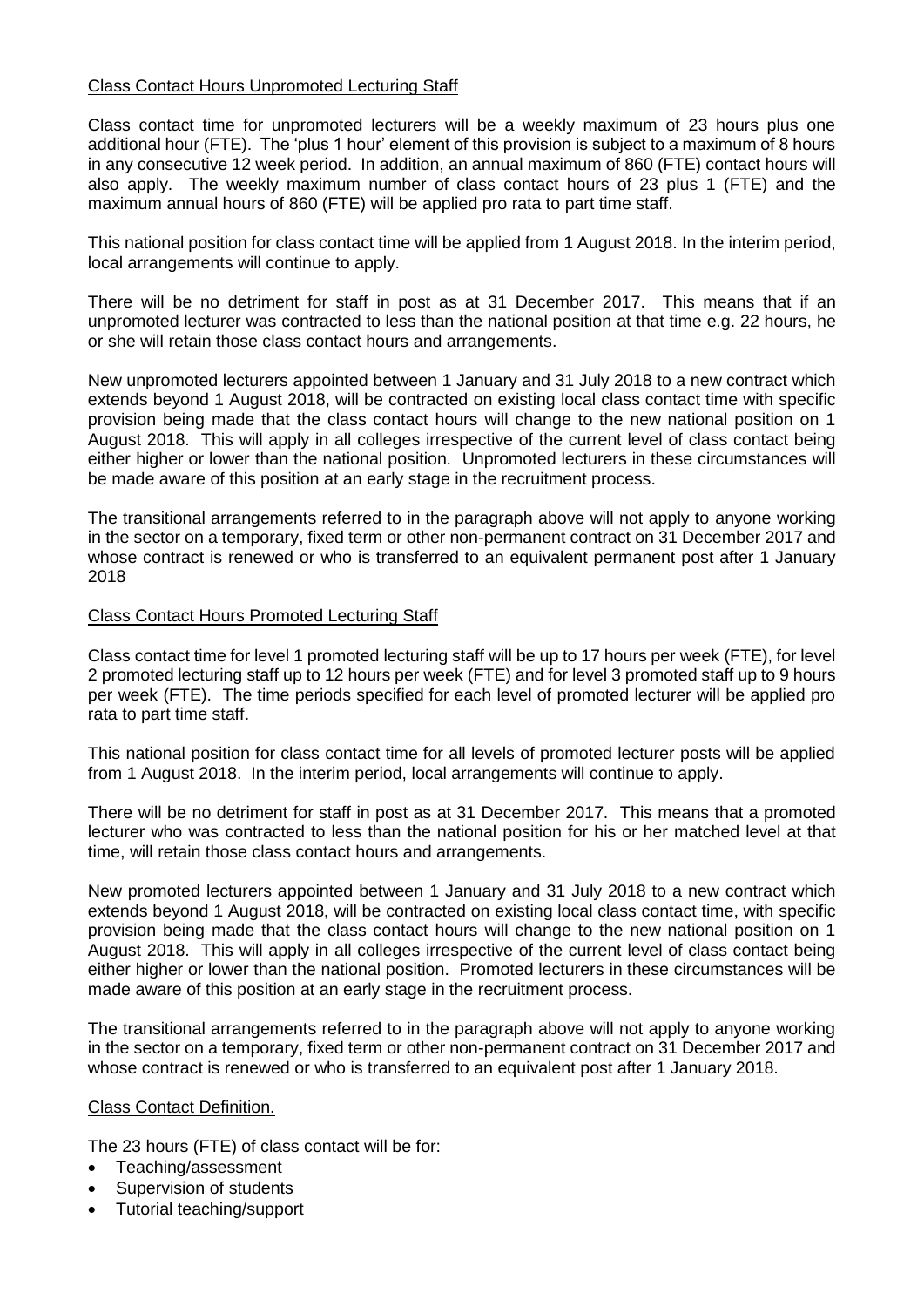Where appropriate and as directed by college management:

- Participating in agreed academic research
- Additional curriculum development

The additional 1 hour class contact (FTE) will be up to a maximum of 8 hours within any 12 week consecutive teaching week period (FTE). This will be for:

- Cover for sickness or other short term absence;
- Where appropriate and as agreed with college management, the coordination/lead of internal verification.

This national definition of 'class contact' which will apply to all lecturing staff will apply from 1 August 2018. In the interim period, local arrangements will continue to apply.

The elements of the definition should be self-explanatory. It can be seen from the definition that covering classes for sickness or other short term absence would form part of the definition of the additional plus one hour. Class contact is subject to the stated upper maximum according to whether you are an unpromoted or promoted lecturer. The definition of the 'plus one hour' is also subject to a maximum of 8 hours in any 12 week consecutive period (pro rata). The weekly maximum therefore includes all cover. For the avoidance of doubt, the 'coordination/lead of internal verification' where it is referred to in terms of the additional 1 hour does not refer to what would be considered normal participation in internal verification. Any issues of local difference of interpretation which cannot be resolved at college level should be referred to the Joint Secretaries.

#### Transfer to Permanency

Lecturers working in the sector on a temporary, fixed term or other non-permanent contract and who have completed 2 years continuous service by 1 April 2019 will move to a permanent contract. This will be applied to all such temporary employees with continuous service on a rolling basis thereafter. Such temporary employees in post at 31 December 2017 will have the principles of 'no detriment' applied.

Further guidance will be issued prior to 1 April 2019 on the methodology to be applied in the transfer to permanence process. In the interim, local arrangements should continue to apply.

If the application of existing statutory provisions or local arrangements would entitle a lecturer to permanence before 1<sup>st</sup> April 2019, then those provisions or arrangements will continue to apply and the transfer to permanency will take place in accordance with those provisions or arrangements.

#### Footnotes to the Agreement

All of the above sections must be read in conjunction with the agreed footnotes to the agreement. It should be noted that, colleges must comply with statutory provisions including all relevant employment legislation.

If any clarification is sought, this should be directed to the Joint Secretaries, [john.gribben@collegesscotland.ac.uk](mailto:john.gribben@collegesscotland.ac.uk) and [akeenan@eis.org.uk.](mailto:akeenan@eis.org.uk) A joint response will be provided to all points of clarification.

NJNC Joint Secretaries

Anne Keenan John Gribben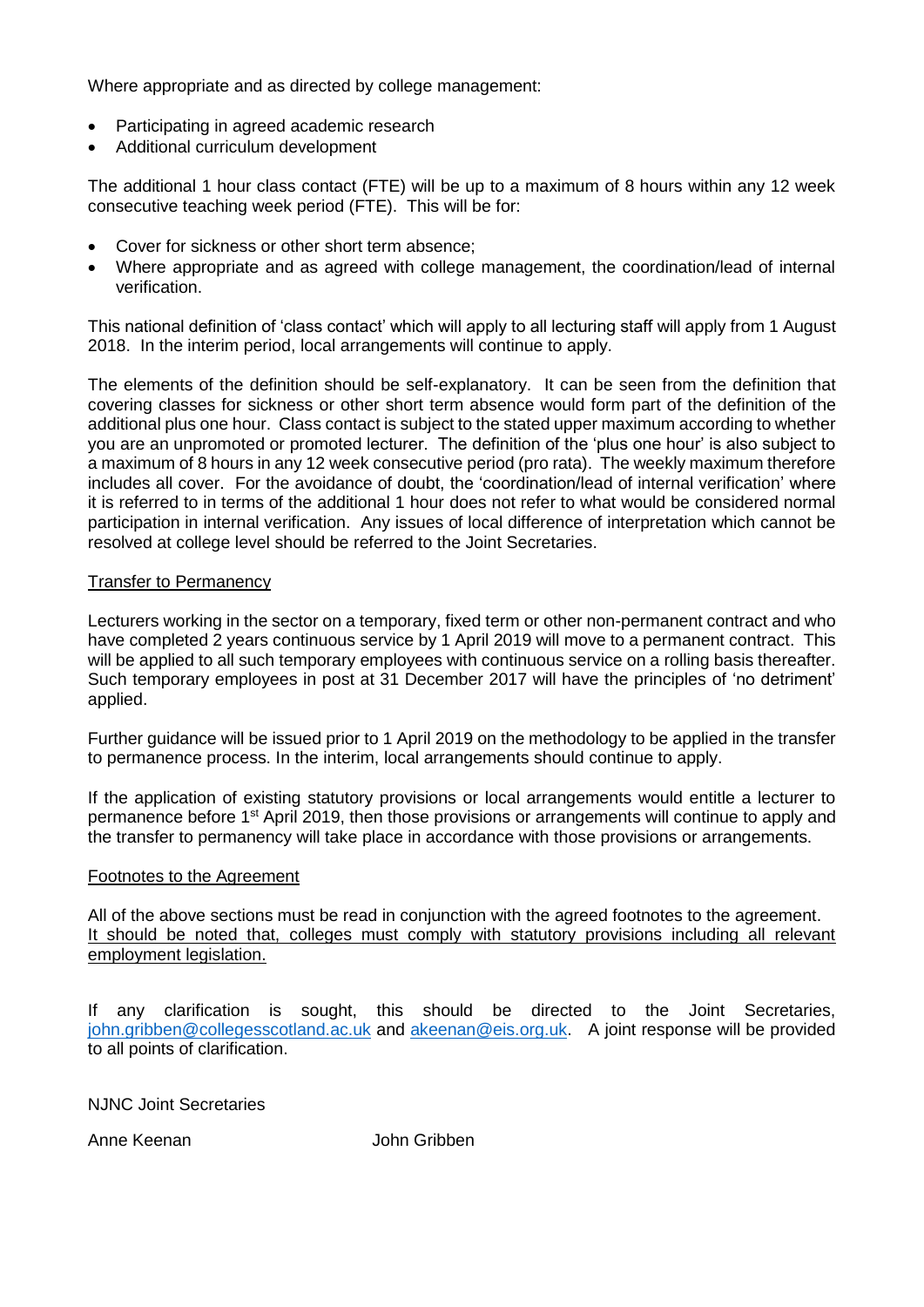## **NJNC Agreement – Friday 19th May 2017**

The undernoted are agreed by both sides of the NJNC Side Table Lecturers, subject to reporting and ratification by their respective constituencies. Both sides agree to recommend acceptance of this Agreement to their respective constituencies.

The EIS agrees to immediately suspend the current industrial action relating to the March 2016 NJNC Agreement.

The Management side agrees to immediately implement the pay elements of section 5 of the March 2016 NJNC Agreement.

This NJNC Agreement gives effect to all NJNC agreements in principle on pay migration and harmonisation as agreed at the NJNC meeting on 15 December 2016.

This NJNC Agreement further gives effect to all NJNC agreements in principle on terms and conditions as agreed at the NJNC meeting on 16 March 2017.

Agreed changes to Terms and Conditions will take effect from 1 August 2017.

Both sides acknowledge that some elements remain to be jointly finalised, however, these elements do not affect the implementation of this Agreement as set out above. This will be completed by 1 June 2017.

| <b>Terms and Conditions</b>    |                                       | Staff in post at<br>31 July 2017                                                                                                                                                                                   | <b>New Employees from</b><br><b>1 August 2017</b>                                                                                                                                       |  |
|--------------------------------|---------------------------------------|--------------------------------------------------------------------------------------------------------------------------------------------------------------------------------------------------------------------|-----------------------------------------------------------------------------------------------------------------------------------------------------------------------------------------|--|
| <b>Salary Conservation*</b>    |                                       | Where a member of staff is currently in<br>receipt of existing local salary<br>conservation arrangements these will<br>be retained.                                                                                | To be agreed<br>Management position - 3 years cash<br>conservation<br>EIS position $-6$ years cash<br>conservation                                                                      |  |
| <b>Annual</b><br>Leave         | <b>Unpromoted</b><br>Lecturers*       | Retain existing local terms.<br>(No Detriment)                                                                                                                                                                     | To be agreed<br>Management position - 60 days per<br>annum<br>$EIS$ position $-63$ days per annum                                                                                       |  |
|                                | <b>Promoted</b><br>Lecturers*         | Retain existing local terms.<br>(No Detriment)                                                                                                                                                                     | To be agreed:<br>Management position:<br>• Level 1 - 60 days per annum.<br>• Level 2 - 55 days per annum.<br>• Level 3 - 50 days per annum.<br>EIS position - no differential (63 days) |  |
| <b>Class</b><br><b>Contact</b> | <b>Unpromoted</b><br><b>Lecturers</b> | Retain existing local terms (no<br>detriment) OR<br>migrate to 23 hours plus 1 hours<br>(maximum of 8 hours within any 12<br>consecutive teaching week period),<br>with annual hours of 860, from 1<br>August 2017 | 23 hours plus 1 hours (maximum of 8<br>hours within any 12 consecutive<br>teaching week period), with annual<br>hours of 860                                                            |  |